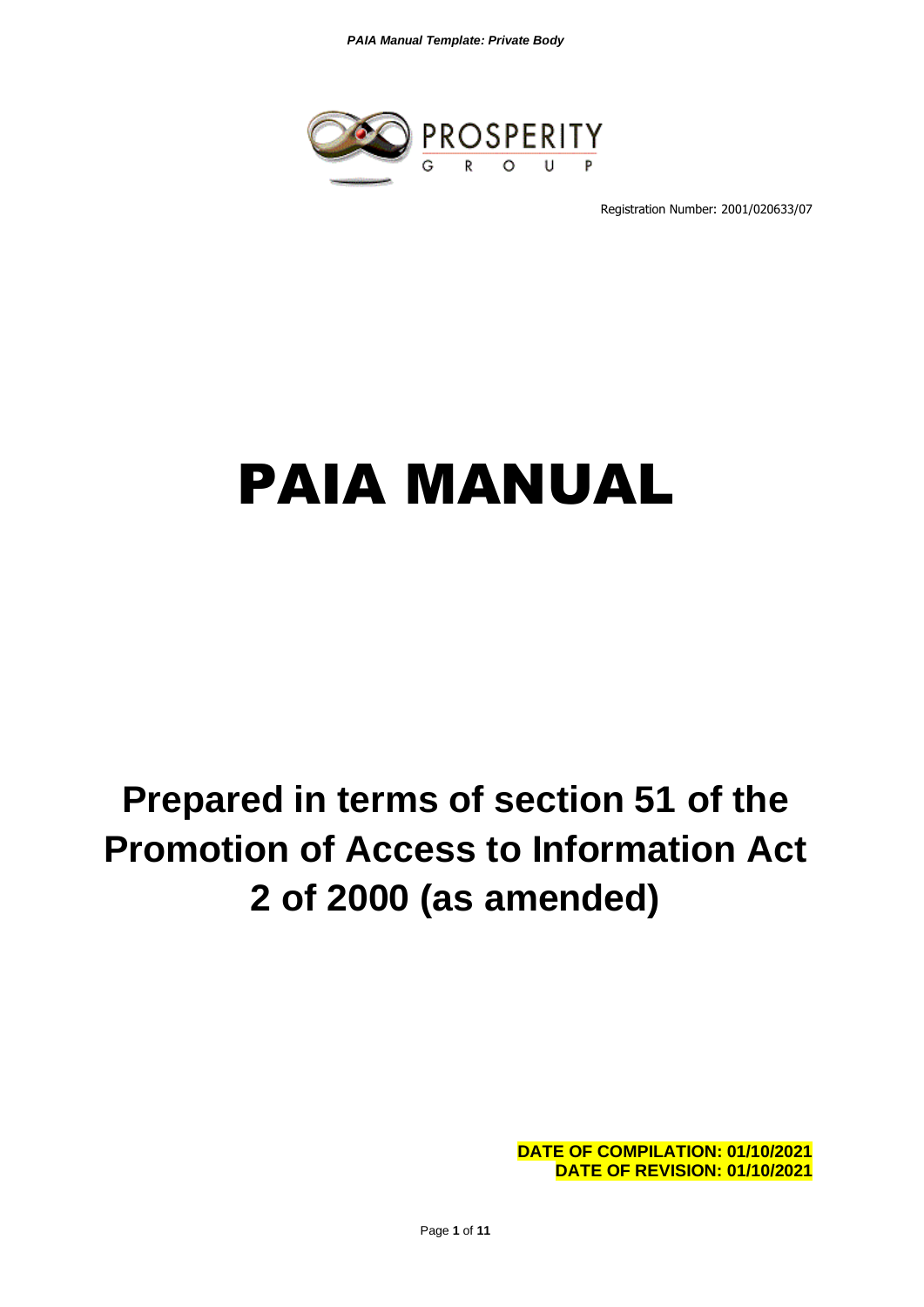# **TABLE OF CONTENTS**

### **1. LIST OF ACRONYMS AND ABBREVIATIONS**

#### **NB: please insert relevant applicable acronyms and abbreviations**

|     | 1.1 "CEO"       | <b>Chief Executive Officer</b>                                      |
|-----|-----------------|---------------------------------------------------------------------|
|     | 1.2 "DIO"       | Deputy Information Officer;                                         |
| 1.3 | "IO"            | Information Officer;                                                |
|     | 1.4 "Minister"  | Minister of Justice and Correctional Services;                      |
|     | 1.5 "PAIA"      | Promotion of Access to Information Act No. 2 of 2000(as<br>Amended; |
|     | 1.6 "POPIA"     | Protection of Personal Information Act No.4 of 2013;                |
|     | 1.7 "Regulator" | Information Regulator; and                                          |
| 1.8 | "Republic"      | Republic of South Africa                                            |

### **2. PURPOSE OF PAIA MANUAL**

This PAIA Manual is useful for the public to-

- 2.1 check the categories of records held by a body which are available without a person having to submit a formal PAIA request;
- 2.2 have a sufficient understanding of how to make a request for access to a record of the body, by providing a description of the subjects on which the body holds records and the categories of records held on each subject;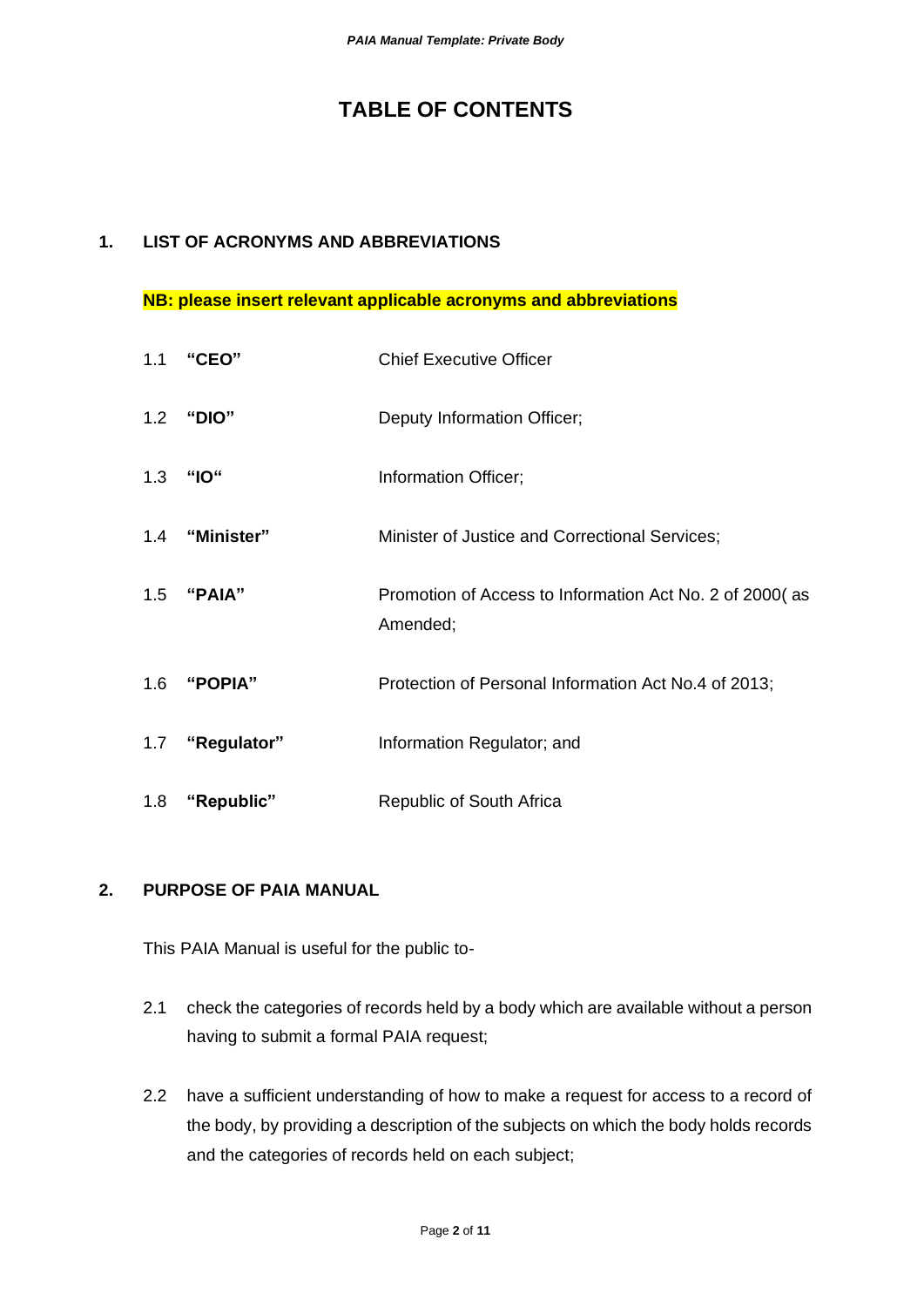- 2.3 know the description of the records of the body which are available in accordance with any other legislation;
- 2.4 access all the relevant contact details of the Information Officer and Deputy Information Officer who will assist the public with the records they intend to access;
- 2.5 know the description of the guide on how to use PAIA, as updated by the Regulator and how to obtain access to it;
- 2.6 know if the body will process personal information, the purpose of processing of personal information and the description of the categories of data subjects and of the information or categories of information relating thereto;
- 2.7 know the description of the categories of data subjects and of the information or categories of information relating thereto;
- 2.8 know the recipients or categories of recipients to whom the personal information may be supplied;
- 2.9 know if the body has planned to transfer or process personal information outside the Republic of South Africa and the recipients or categories of recipients to whom the personal information may be supplied; and
- *2.10* know whether the body has appropriate security measures to ensure the confidentiality, integrity and availability of the personal information which is to be processed.

# **3. KEY CONTACT DETAILS FOR ACCESS TO INFORMATION OF Prosperity Group Pty Ltd**

3.1. **Chief Information Officer**

| Name:  | Marinda T. Brandt              |
|--------|--------------------------------|
| Tel:   | 083-795-4886                   |
| Email: | marindar@prosperitygroup.co.za |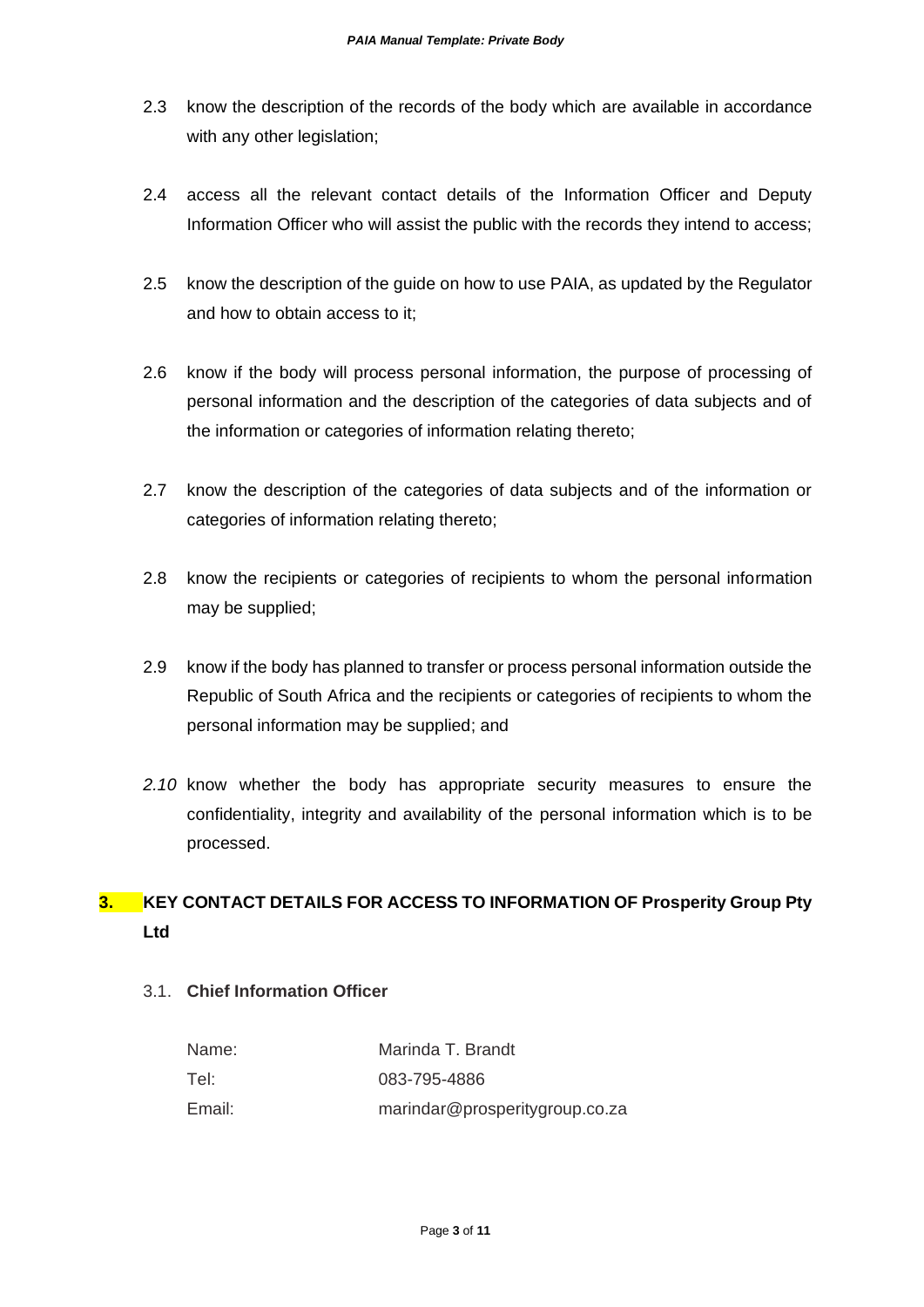3.2. Deputy Information Officer *(NB: if more than one Deputy Information Officer is designated, please provide the details* of *every Deputy Information Officer of the body designated in terms of section 17 (1) of PAIA.*

| Name:  | Ryan Mark Perel / Christos Markatselis                            |
|--------|-------------------------------------------------------------------|
| Tel:   | 082-444-3610 / 084-672-4747                                       |
| Email: | <u>ryanp@prosperitygroup.co.za / chrism@prosperitygroup.co.za</u> |

3.3 Access to information general contacts

Email: [ryanp@prosperitygroup.co.za](mailto:ryanp@prosperitygroup.co.za) / [chrism@prosperitygroup.co.za](mailto:chrism@prosperitygroup.co.za)

#### 3.4 **National or Head Office**

Physical Address: Office: 308, 3<sup>rd</sup> Floor, Killarney Towers, Killarney Mall, Riviera Rd, Killarney, 2193

Telephone: 082-444-3610 / 084-672-4747

Email: [ryanp@prosperitygroup.co.za](mailto:ryanp@prosperitygroup.co.za) [/ chrism@prosperitygroup.co.za](mailto:chrism@prosperitygroup.co.za)

Website: www.prosperitygroup.co.za

# **4. GUIDE ON HOW TO USE PAIA AND HOW TO OBTAIN ACCESS TO THE GUIDE**

- 4.1. The Regulator has, in terms of section 10(1) of PAIA, as amended, updated and made available the revised Guide on how to use PAIA ("Guide"), in an easily comprehensible form and manner, as may reasonably be required by a person who wishes to exercise any right contemplated in PAIA and POPIA.
- 4.2. The Guide is available in each of the official languages and in braille.
- 4.3. The aforesaid Guide contains the description of-
	- 4.3.1. the objects of PAIA and POPIA;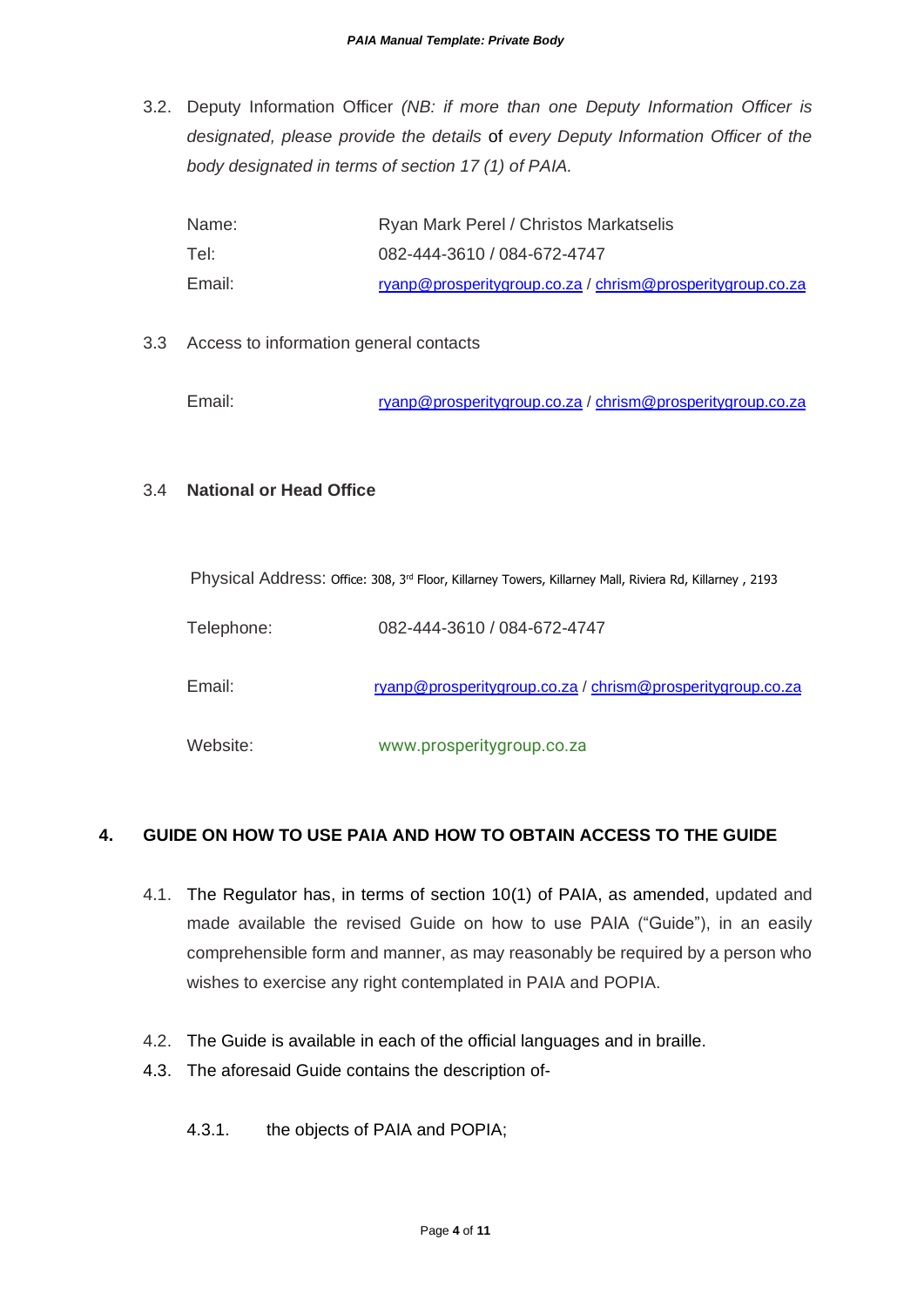- 4.3.2. the postal and street address, phone and fax number and, if available, electronic mail address of-
	- 4.3.2.1. the Information Officer of every public body, and
	- 4.3.2.2. every Deputy Information Officer of every public and private body designated in terms of section  $17(1)$  of PAIA<sup>1</sup> and section 56 of POPIA<sup>2</sup>;
- 4.3.3. the manner and form of a request for-
	- 4.3.3.1. access to a record of a public body contemplated in section 11 $3$ ; and
	- 4.3.3.2. access to a record of a private body contemplated in section  $50<sup>4</sup>$ ;
- 4.3.4. the assistance available from the IO of a public body in terms of PAIA and POPIA;
- 4.3.5. the assistance available from the Regulator in terms of PAIA and POPIA;
- 4.3.6. all remedies in law available regarding an act or failure to act in respect of a right or duty conferred or imposed by PAIA and POPIA, including the manner of lodging-
	- 4.3.6.1. an internal appeal;

<sup>1</sup> Section 17(1) of PAIA- *For the purposes of PAIA, each public body must, subject to legislation governing the employment of personnel of the public body concerned, designate such number of persons as deputy information officers as are necessary to render the public body as accessible as reasonably possible for requesters of its records.*

*<sup>2</sup> Section 56(a) of POPIA- Each public and private body must make provision, in the manner prescribed in section 17 of the Promotion of Access to Information Act, with the necessary changes, for the designation of such a number of persons, if any, as deputy information officers as is necessary to perform the duties and responsibilities as set out in section 55(1) of POPIA.*

*<sup>3</sup> Section 11(1) of PAIA- A requester must be given access to a record of a public body if that requester complies with all the*  procedural requirements in PAIA relating to a request for access to that record; and access to that record is not refused in terms of *any ground for refusal contemplated in Chapter 4 of this Part.*

<sup>4</sup> *Section 50(1) of PAIA- A requester must be given access to any record of a private body if-*

*a) that record is required for the exercise or protection of any rights;*

*b) that person complies with the procedural requirements in PAIA relating to a request for access to that record; and*

*c) access to that record is not refused in terms of any ground for refusal contemplated in Chapter 4 of this Part.*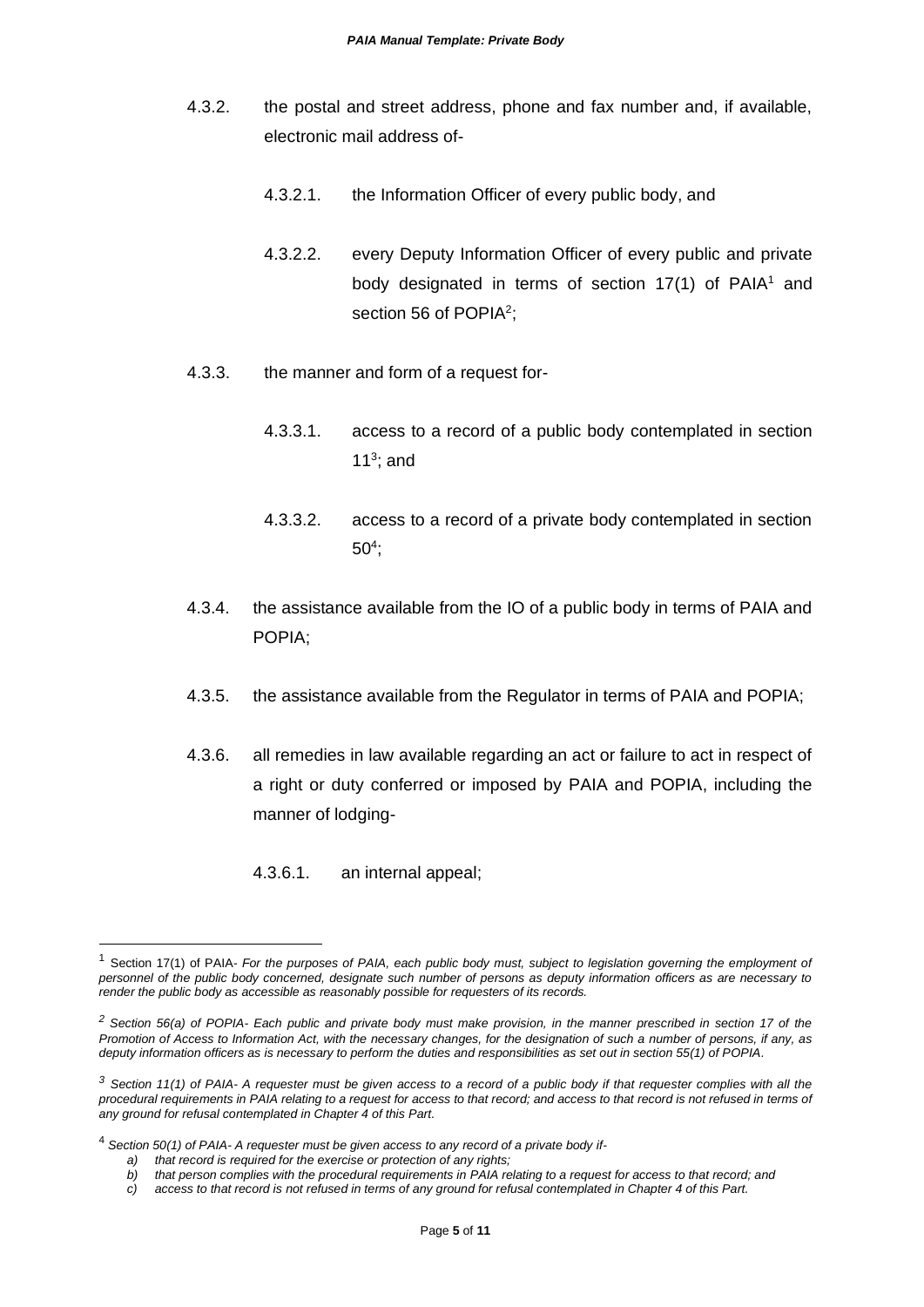- 4.3.6.2. a complaint to the Regulator; and
- 4.3.6.3. an application with a court against a decision by the information officer of a public body, a decision on internal appeal or a decision by the Regulator or a decision of the head of a private body;
- 4.3.7. the provisions of sections  $14<sup>5</sup>$  and  $51<sup>6</sup>$  requiring a public body and private body, respectively, to compile a manual, and how to obtain access to a manual;
- 4.3.8. the provisions of sections  $15<sup>7</sup>$  and  $52<sup>8</sup>$  providing for the voluntary disclosure of categories of records by a public body and private body, respectively;
- 4.3.9. the notices issued in terms of sections  $22^9$  and  $54^{10}$  regarding fees to be paid in relation to requests for access; and
- 4.3.10. the regulations made in terms of section 92<sup>11</sup>.
- 4.4. Members of the public can inspect or make copies of the Guide from the offices of the public and private bodies, including the office of the Regulator, during normal working hours.

*(c) any notice required by this Act;*

*<sup>5</sup> Section 14(1) of PAIA- The information officer of a public body must, in at least three official languages, make available a manual containing information listed in paragraph 4 above.*

*<sup>6</sup> Section 51(1) of PAIA- The head of a private body must make available a manual containing the description of the information listed in paragraph 4 above.*

*<sup>7</sup>Section 15(1) of PAIA- The information officer of a public body, must make available in the prescribed manner a description of the categories of records of the public body that are automatically available without a person having to request access*

*<sup>8</sup> Section 52(1) of PAIA- The head of a private body may, on a voluntary basis, make available in the prescribed manner a description of the categories of records of the private body that are automatically available without a person having to request access*

*<sup>9</sup>Section 22(1) of PAIA- The information officer of a public body to whom a request for access is made, must by notice require the requester to pay the prescribed request fee (if any), before further processing the request.*

<sup>10</sup>*Section 54(1) of PAIA- The head of a private body to whom a request for access is made must by notice require the requester to pay the prescribed request fee (if any), before further processing the request.*

*<sup>11</sup> Section 92(1) of PAIA provides that –"The Minister may, by notice in the Gazette, make regulations regarding-*

*<sup>(</sup>a) any matter which is required or permitted by this Act to be prescribed;*

*<sup>(</sup>b) any matter relating to the fees contemplated in sections 22 and 54;*

*<sup>(</sup>d) uniform criteria to be applied by the information officer of a public body when deciding which categories of records are to be made available in terms of section 15; and*

*<sup>(</sup>e) any administrative or procedural matter necessary to give effect to the provisions of this Act."*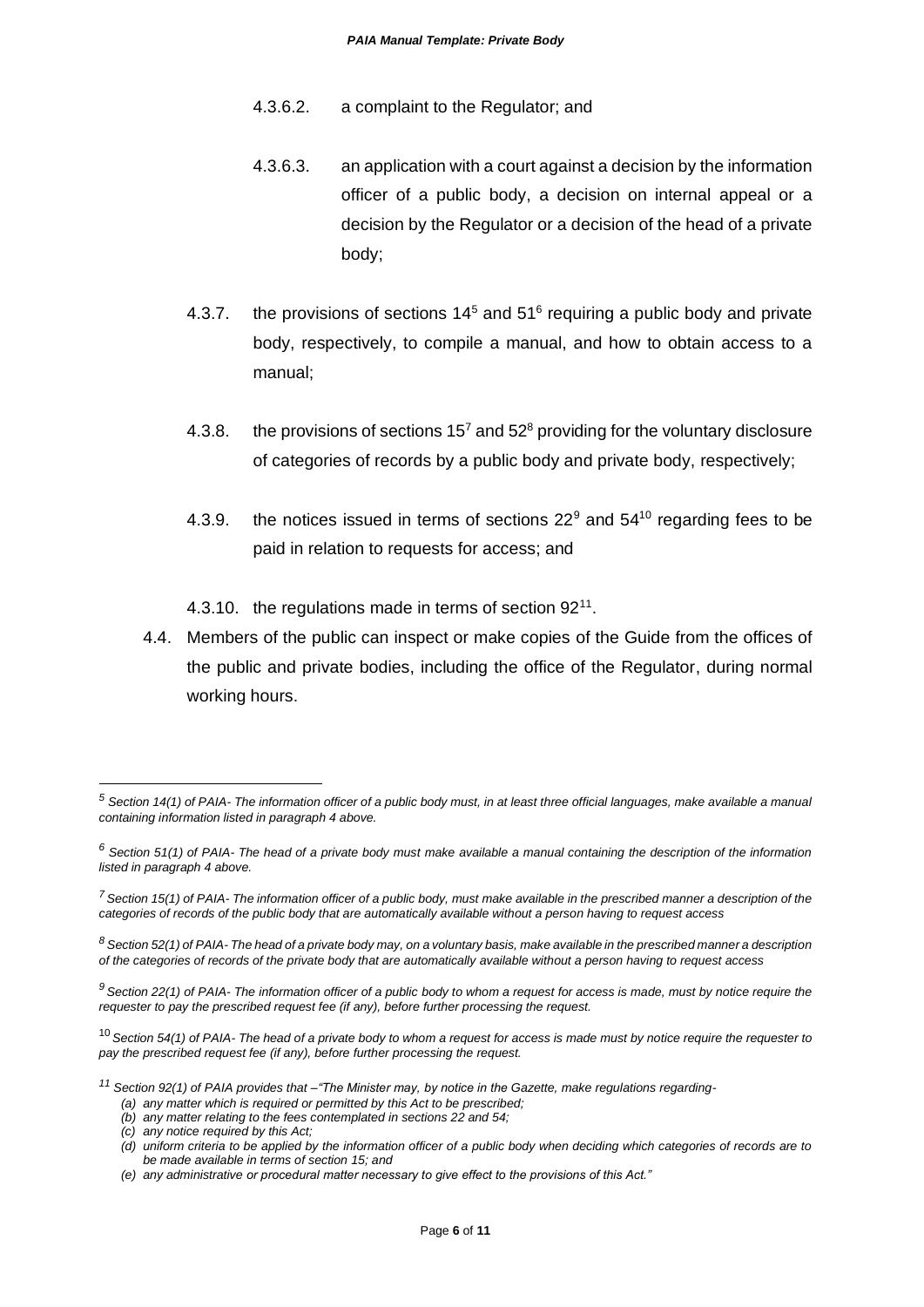- 4.5. The Guide can also be obtained-
	- 4.5.1. upon request to the Information Officer;
	- 4.5.2. from the website of the Regulator [\(https://www.justice.gov.za/inforeg/\)](https://www.justice.gov.za/inforeg/).
- 4.6 A copy of the Guide is also available in the following official language, for public inspection during normal office hours-

4.6.1 English

# **5. CATEGORIES OF RECORDS OF Prosperity Group Pty Ltd WHICH ARE AVAILABLE WITHOUT A PERSON HAVING TO REQUEST ACCESS**

*NB: Please specify the categories of records held by the body which are available without a person having to request access by completing Form C, types of the records and how the records can be accessed. These are mostly records that maybe available on the website and a person may download or request telephonically or by sending an email or a letter.* 

|  | Below is an example of the table that can be used. |
|--|----------------------------------------------------|
|--|----------------------------------------------------|

| <b>Category of records</b> | <b>Types of the Record</b> | Available on<br>Website | Available<br>upon<br>request |
|----------------------------|----------------------------|-------------------------|------------------------------|
| 13916                      | <b>FSB License</b>         | Χ                       | Χ                            |
| <b>ORG1329</b>             | <b>MSC License</b>         | Χ                       | Х                            |
|                            |                            |                         |                              |

# **6. DESCRIPTION OF THE RECORDS OF Prosperity Group Pty Ltd WHICH ARE AVAILABLE IN ACCORDANCE WITH ANY OTHER LEGISLATION**

*NB: Please specify all the records which are created and available in accordance with any of the South African legislation. Below is an example of the table that can be used in describing the records and applicable legislation.*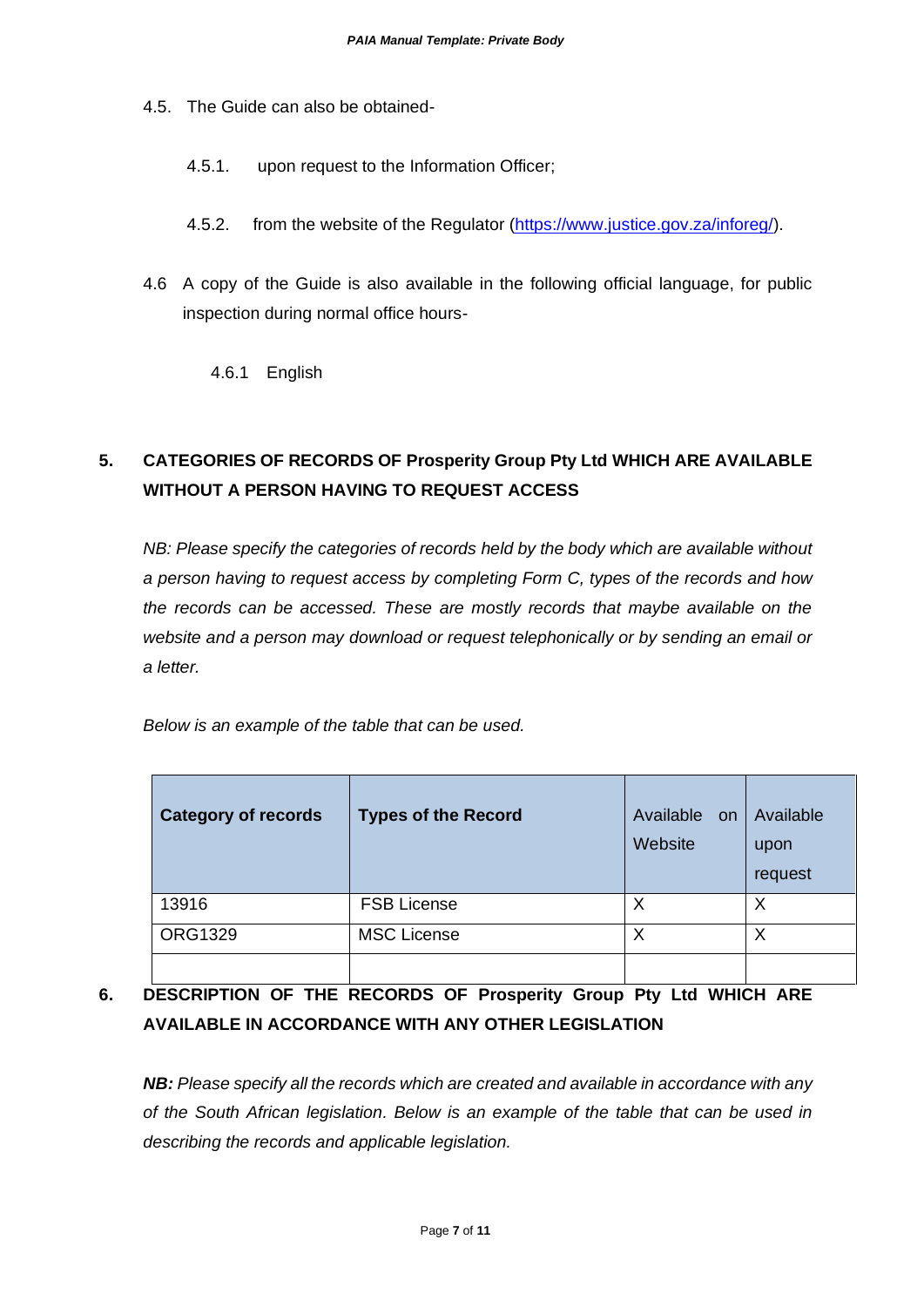| <b>Category of Records</b>  | <b>Applicable Legislation</b>                       |
|-----------------------------|-----------------------------------------------------|
| Memorandum of incorporation | Companies Act 71 of 2008                            |
| <b>PAIA Manual</b>          | Promotion of Access to Information Act 2 of<br>2000 |

# **7. DESCRIPTION OF THE SUBJECTS ON WHICH THE BODY HOLDS RECORDS AND CATEGORIES OF RECORDS HELD ON EACH SUBJECT BY THE Prosperity Group Pty Ltd**

*NB: Describe the subjects (i.e. Finance, SCM or HR), in respect of which the body holds records and the categories of records held on each subject. Below is an example of the table that can be used. .*

| Subjects on which the body<br>holds records |            |        |        |                              | <b>Categories of records</b> |       |        |
|---------------------------------------------|------------|--------|--------|------------------------------|------------------------------|-------|--------|
| <b>Strategic</b>                            | Documents, | Plans, | Annual | Reports,                     | <b>Strategic</b>             | Plan, | Annual |
| Proposals                                   |            |        |        | Performance Plan.            |                              |       |        |
| Human Resources                             |            |        |        | - HR policies and procedures |                              |       |        |
|                                             |            |        |        | - Advertised posts           |                              |       |        |
|                                             |            |        |        | - Employees records          |                              |       |        |
|                                             |            |        |        |                              |                              |       |        |

# **8. PROCESSING OF PERSONAL INFORMATION**

#### **8.1 Purpose of Processing Personal Information**

*NB: Describe the purpose or reasons for processing personal information in your organisation.*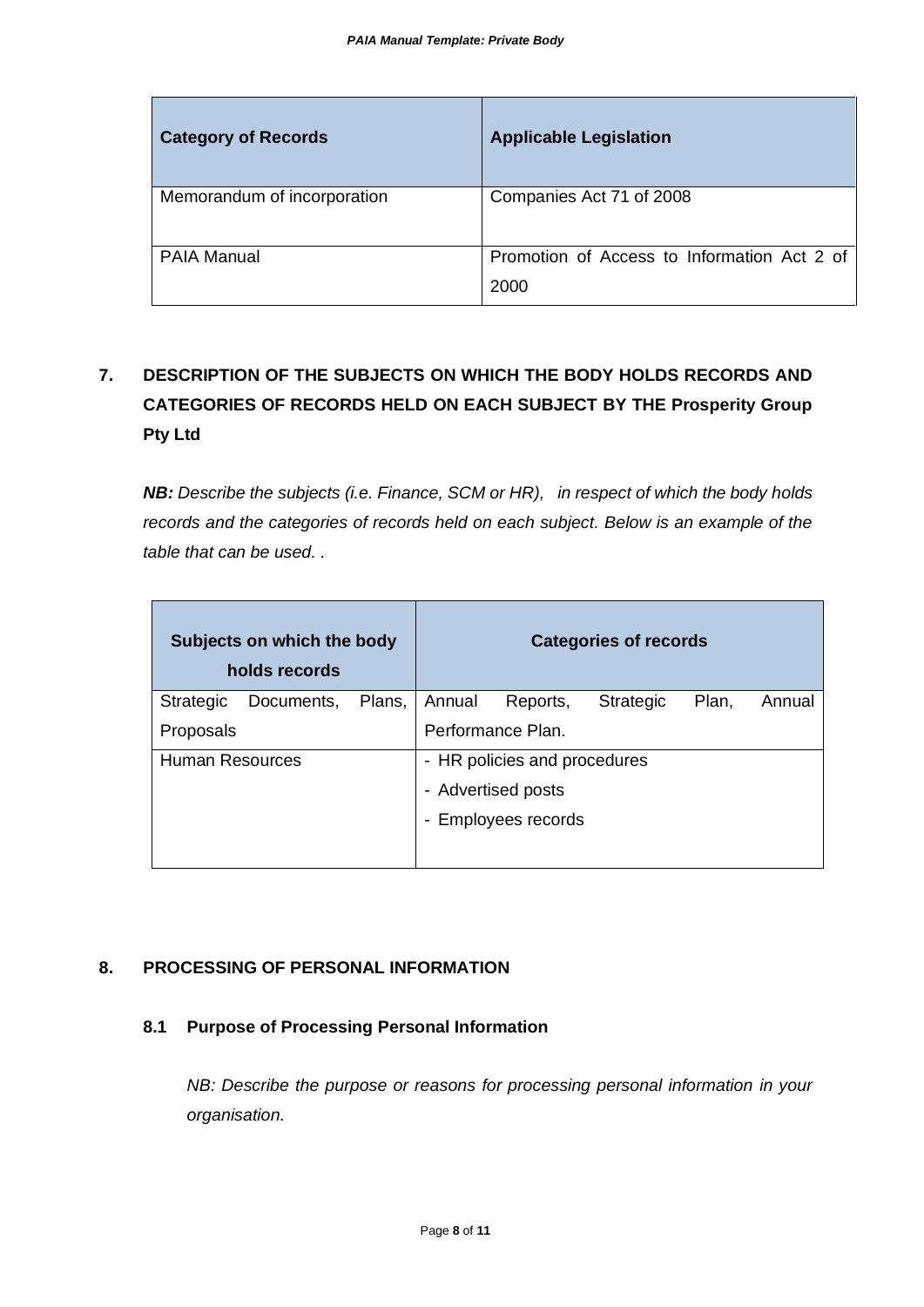# **8.2 Description of the categories of Data Subjects and of the information or categories of information relating thereto**

*NB: Specify the categories of data subjects in respect of whom the body processes personal information and the nature or categories of the personal information being processed.* 

*Below is the template that can be used to set out the categories of data subjects and the description of the nature or categories of the personal information to be processed. Note that the nature or categories of the personal information is dependent on the purpose of the body in performing its functions or services. .* 

| <b>Categories of Data</b><br><b>Subjects</b> | Personal Information that may be processed        |  |
|----------------------------------------------|---------------------------------------------------|--|
| Customers / Clients                          | name, address, registration numbers or identity   |  |
|                                              | numbers, employment status and bank details       |  |
| <b>Service Providers</b>                     | names, registration number, vat numbers, address, |  |
|                                              | trade secrets and bank details                    |  |
| Employees                                    | address, qualifications, gender and race          |  |

# **8.3 The recipients or categories of recipients to whom the personal information may be supplied**

*NB: Specify the person or category of persons to whom the body may disseminate personal information. Below is an example of the category of personal information which may be disseminated and the recipient or category of recipients of the personal information.*

| <b>Category of personal information</b>                      | Recipients or Categories of Recipients to<br>whom the personal information may be<br>supplied |
|--------------------------------------------------------------|-----------------------------------------------------------------------------------------------|
| Identity number and names, for South African Police Services |                                                                                               |
| criminal checks                                              |                                                                                               |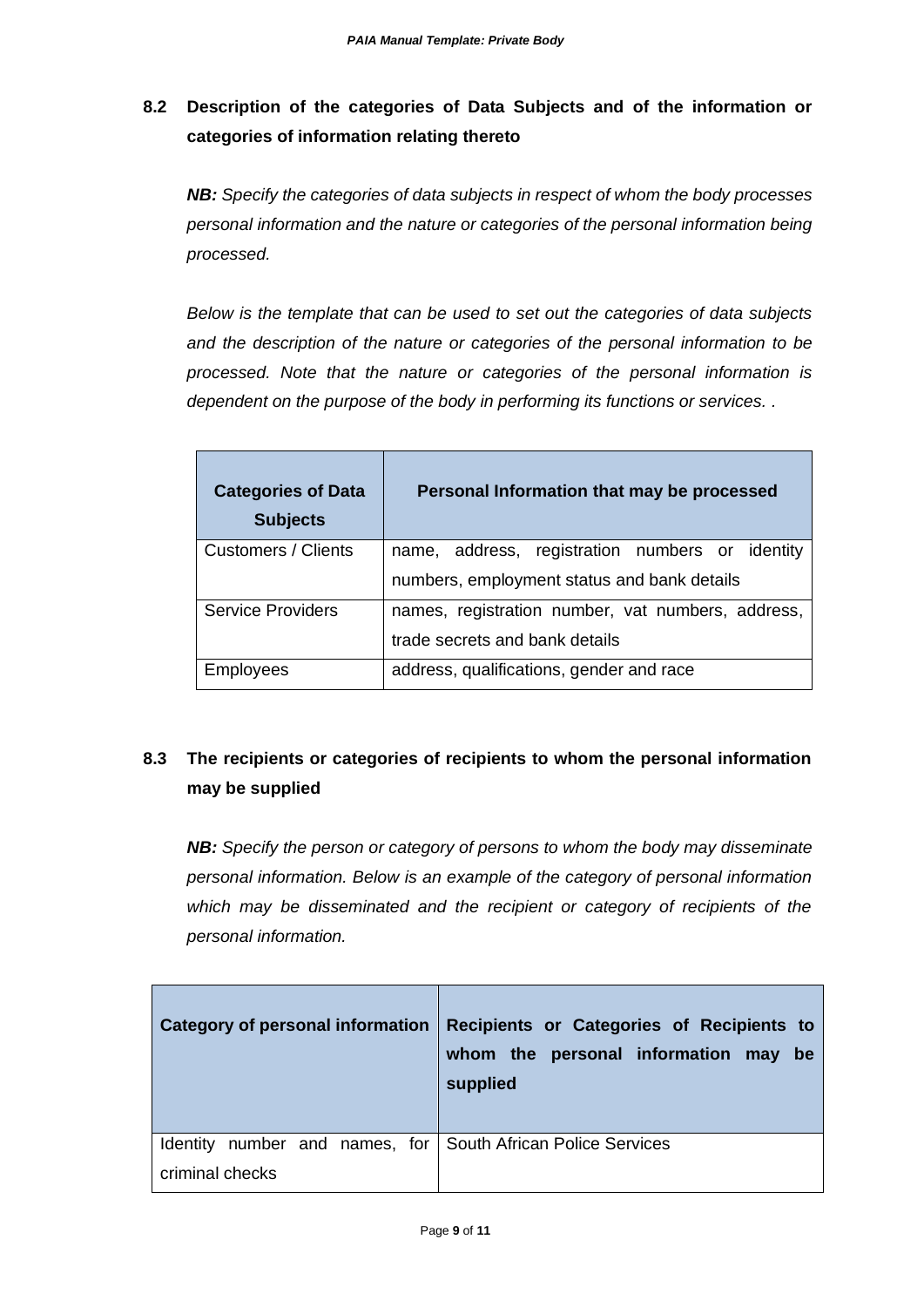| Category of personal information                                     | Recipients or Categories of Recipients to<br>whom the personal information may<br><b>be</b><br>supplied |
|----------------------------------------------------------------------|---------------------------------------------------------------------------------------------------------|
| Qualifications,<br>for<br>qualification<br>verifications             | South African Qualifications Authority                                                                  |
| Credit and payment history, for Credit Bureaus<br>credit information |                                                                                                         |

#### **8.4 Planned transborder flows of personal information**

*NB: Indicate if the body has planned transborder flows of personal information. For*  example, some personal information may be stored in the cloud outside the *Republic. Please specify the country in which personal information will be stored and categories of personal information.* 

# **8.5 General description of Information Security Measures to be implemented by the responsible party to ensure the confidentiality, integrity and availability of the information**

*NB: Specify the nature of the security safeguards to be implemented or under implementation to ensure the confidentiality and integrity of the personal information under the care of the body. This may, for example, include Data Encryption; Antivirus and Anti-malware Solutions.*

#### **9. AVAILABILITY OF THE MANUAL**

- 9.1 A copy of the Manual is available-
	- 9.1.1 on www.prosperitygroup.co.za;
	- 9.1.2 head office of Prosperity Group Pty Ltd for public inspection during normal business hours;